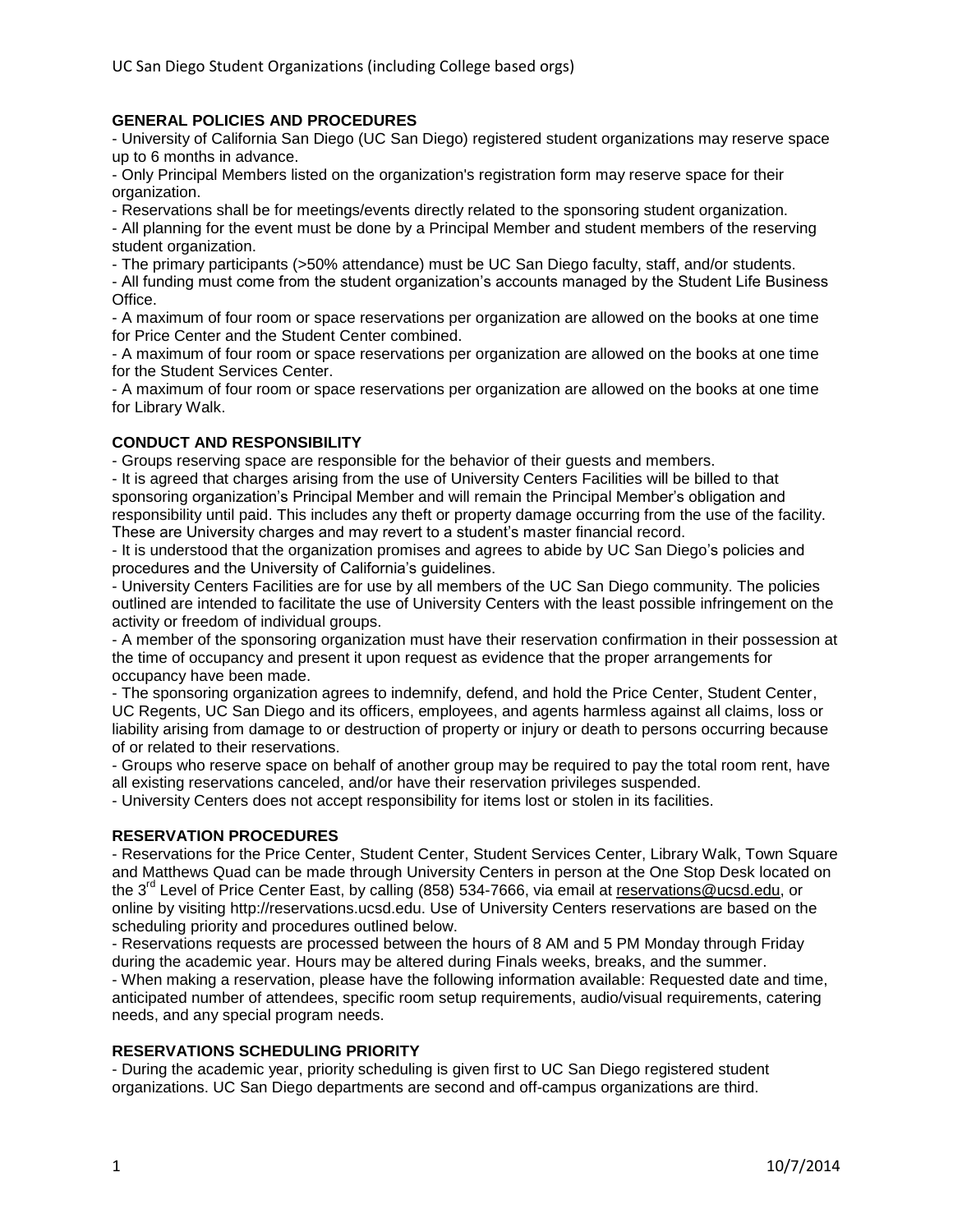- During the summer, first priority is given to conference business. One day event reservations will not be processed until after January 1 of the upcoming year. This is to ensure that potential multi-day conference business is not impacted. Summer rates vary based on the type of event and reserving party. Annual event status is not applicable to summer reservations.

## **ADMISSION**

- Admission is defined as tuition, registrations, conference fees, donations or any money that passes into the sponsor's hands. Student organizations charging admission will be required to pay the combined total of all meeting and program space rental fees or 5% of the total admission gross, whichever is greater.

### **ALCOHOL**

- The consumption of alcoholic beverages is not permitted at University Centers Facilities with the exception of events held at Porter's Pub, The Loft, or those events that have been granted an Alcoholic Beverage Permit by the University. For information regarding Alcoholic Beverage Permits, please contact your assigned University Centers Events Coordinator.

#### **AMPLIFIED SOUND**

- Amplified sound is allowed in University Centers Facilities with restrictions. Please refer to the detailed sound policy at [http://universitycenters.ucsd.edu/documents/sound\\_policy.pdf.](http://universitycenters.ucsd.edu/documents/sound_policy.pdf)

- Amplified sound is allowed in Price Center Plaza between the hours of 11am-2pm and 5pm-midnight Monday through Friday, and between 8am-12am on the Saturday and Sunday. Before 5 pm, sound cannot exceed 85 decibels A-weighted at 50'. After 5 pm, sound cannot exceed 105 decibels A-weighted at 50'.

- Amplified sound is allowed at dentil space 1979 on Library Walk as long as the speakers face the East lawn. Monday through Friday before 5 pm, sound cannot exceed 75 decibels A-weighted at 50'. After 5 pm, sound cannot exceed 85 decibels A-weighted at 50'.

- Amplified sound is allowed in Matthews Quad between the hours of 4:30pm - 11pm Monday through Saturday as long as it doesn't exceed 85 decibels A-weighted at 50'.

- Amplified sound for voice only is allowed in Town Square between 12pm – 1 pm Monday through Friday provided that it doesn't exceed 80 decibels A-weighted at 50'. Amplified sound for voice and music is allowed between 7 pm and midnight Monday through Friday, and on Saturday and Sunday with written approval, as long as it doesn't exceed 95 decibels A-weighted at 50'.

- University Centers reserves the right to shut down amplified sound at any time.

#### **ANNUAL EVENTS**

- Events designated as "annual" (taking place in University Centers Facilities during the same week, in the same space, for at least two consecutive years, and lasting one day) may be booked up to one year in advance. A first time event will not count as an annual event.

- If the event is cancelled or if dates and/or locations need to be altered, then annual event status is nullified.

- Annual events will not count toward the four-reservation policy listed above.

- Annual events will count toward the Ballroom Friday/Saturday policy listed below.

- Registered student organizations may have no more than 3 annual events per academic year.

#### **AUDIO-VISUAL EQUIPMENT**

- University Centers carries a complete inventory of audio/visual equipment for use within University Centers Facilities.

- Basic audio/visual items, such as LCD projectors and screens, can be reserved for our meeting rooms through the One Stop Desk located on the  $3<sup>rd</sup>$  Level of Price Center East, by calling (858) 534-7666, or via email at [onestop@ucsd.edu](mailto:onestop@ucsd.edu)

- For programs in one of our large event spaces (West Ballroom, East Ballroom, Theater, Plaza, The Loft), additional equipment and staffing will be required.

- Technical service and equipment fees will be assessed based on the scope of the event. Please contact University Centers Technical Services Department at (858) 534-0832 or (858) 534-0839 to request a quote. All requests require a minimum of 3 weeks advance notice to process.

- Fees for late reservations, late changes, or late cancellation fees will be assessed at the discretion of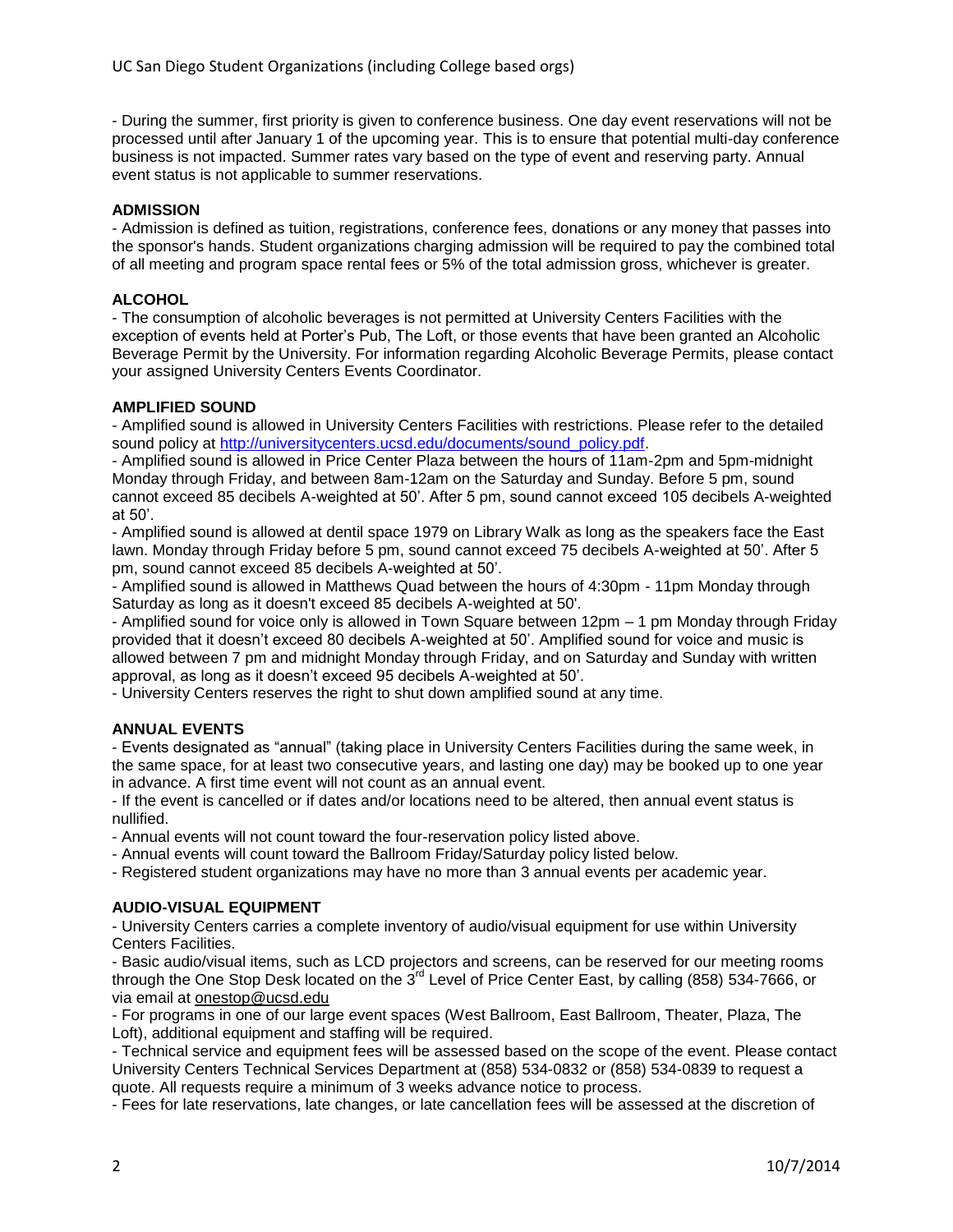the Technical Services Managers.

- Clients are responsible for abiding by the Technical Services Policy.

- Clients are responsible for all fees associated with any lost or damaged audio/visual equipment as issued by University Centers.

# **BALLROOM EVENTS**

- Price Center Ballrooms may only be reserved a total of three Fridays (after 4:00 PM) or Saturdays per group, per academic year.

# **CHANGES, ADDITIONS, CANCELLATIONS & NO SHOWS**

- University Centers reserves the right to modify space requests in order to serve the greatest number of programs and activities.

- If you have any changes, additions, or need to cancel your reservation, please contact the One Stop Desk located on the 3<sup>rd</sup> Level of Price Center East, by calling (858)534-7666, or via email at [reservations@ucsd.edu](mailto:reservations@ucsd.edu) at least one (1) business day in advance for meeting rooms and three (3) business days in advance for program space to avoid possible late fees.

- A "no show" applies to all groups who fail to cancel confirmed reservations within the appropriate time frame and the room is set and no one (including the sponsors) shows up for the event. Minimum charges for late cancellations, late changes, and no shows will be applied.

- Student organizations canceling a meeting room reservation less than one (1) business day in advance of the event will incur a \$15.00 cancellation fee. For each occurrence thereafter, the cancellation fee will double. For example, first occurrence is \$15.00, second occurrence is \$30.00 and so on.

- Student organizations canceling a program space reservation less than three (3) business days in advance of the event will incur a \$50.00 cancellation fee. For each occurrence thereafter, the cancellation fee will double. For example, first occurrence is \$50.00, second occurrence is \$100.00 and so on. - All past occurrences are removed from the student organization's record at the beginning of Fall

Quarter.

- Any student organization that no-shows or cancels within 24 hours of the event and the reserved room has been set-up will incur the above fees plus any costs associated with the set-up of the event.

# **CLEANING SERVICES**

- University Centers provides personnel to perform basic cleaning services in both the public and private areas of our facilities.

- University Centers reserves the right to recharge all expenses to your organization for all cleaning situations deemed as being excessive.

# **CO-SPONSORSHIP GUIDELINES**

- No UC San Diego registered student organization or UC San Diego department may reserve space on behalf of another group (with the exception of UC San Diego Conference Services). Groups may not sell, sublease or transfer their reservation to another group.

- UC San Diego registered student organizations may not act as agents for UC San Diego departments, off-campus persons or organizations in order to receive student rates for space and services. University departments may not act as agents for off-campus persons or organizations in order to receive department rates for space and services.

- The reserving student organization or University department must be the primary organizer/planner of the event. Any fees for space and services must be incurred by the reserving organization or department.

# **CO-SPONSORSHIP WITH A NON-AFFILIATE GROUP**

- Funding must come from the student organization's accounts managed by the Student Life Business Office.

- Planning for the event must be done by Principal Members of the reserving student organization and the non-affiliate group. A student must be present and involved in the event planning.

- General Liability Insurance is required from the non-affiliate group.

- The reserving student organization must complete a Triton Activities Planner (TAP) form per TAP guidelines.

- UC San Diego Catering must be used in most spaces in Price Center facilities.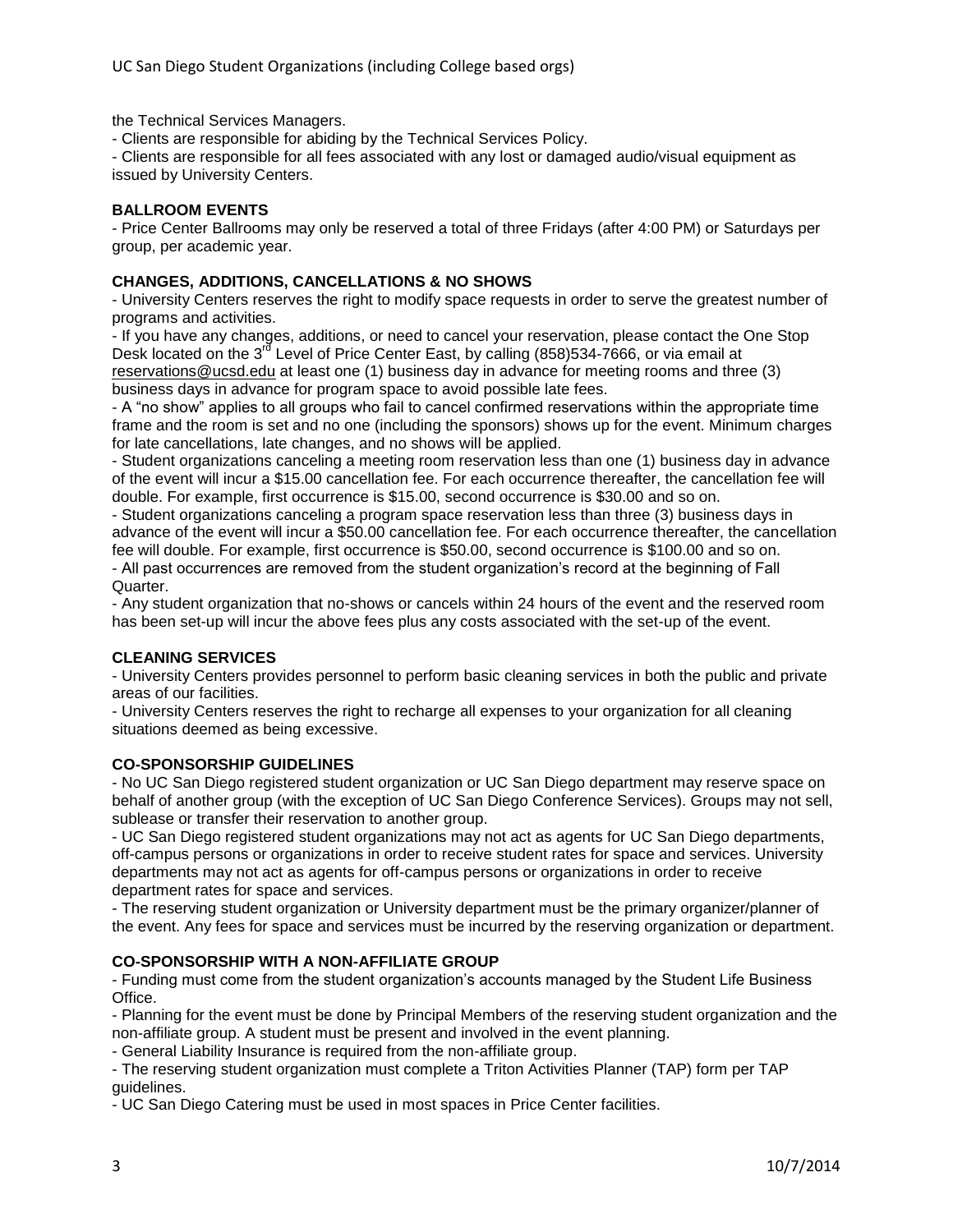- All general policies and procedures listed above apply.

## **CO-SPONSORSHIP WITH A UC SAN DIEGO DEPARTMENT**

- Funding must come from the student organization's accounts managed by the Student Life Business Office and/or from a UC San Diego department account.

- Planning for the event must be done by Principal Members of the reserving student organization and department staff. A student must be present and involved in the event planning.

- The reserving student organization must complete a Triton Activities Planner (TAP) form per TAP guidelines.

- UC San Diego Catering must be used in most spaces in Price Center facilities.

- All general policies and procedures listed above apply.

#### **DAMAGES**

- Your organization/department is responsible for the behavior of its guests, employees, patrons, and contractors. Any loss or damages occurring to the facility or equipment as a direct result of your event become the responsibility of your organization. University Centers reserves the right to charge all expenses to your organization/department for all repair damages and/or equipment replacement.

#### **DECORATIONS**

- All decorations must be approved in advance by University Centers Personnel. Votive candles in glass votive holders or candles enclosed in glass hurricanes may be used but require approval.

- University Centers prohibits the use of items such as glitter and or confetti.

- University Centers only authorizes the use of poster putty and painter's tape to adhere items to floors, walls, or ceilings. No tacks, push pins, or nails are allowed.

- Event Organizers are responsible for the removal and disposal of all decorations following the completion of their program.

#### **DELIVERIES & STORAGE**

- Due to space and storage constraints, University Centers is unable to receive items in advance of your event date and we are unable to retain items awaiting post-event shipment.

- University Centers can assist in locating companies that can provide freight service.

- University Centers is unable to sign for receipt of shipments on behalf of the client and does not accept responsibility for items that are shipped to us or items that are left behind.

### **DISABILITY RESOURCES**

- University Centers Facilities are equipped with ADA compliant resources including ramps, automated doors, and restroom accommodations.

- If your program requires any specialized accommodations for those with special needs, please contact your University Centers Event Coordinator.

#### **EVENT HOURS OF OPERATIONS & OVERTIME**

- University Centers event hours are from 8am - 11pm Monday through Sunday during the academic calendar. During academic breaks and summer, event hours are from 8am - 6pm Monday through Friday, 10am – 4pm on Saturday, and closed on Sundays.

- Event hours are subject to change during UC San Diego holiday periods.

- All clients will be assessed an overtime charge of \$125.00 per hour for every hour or part thereof outside of the normal event hours listed above.

#### **EVENT/RESERVATION START TIME AND END TIME**

- You will notice two sets of times listed on your reservation. One is the event time and the second is the reservation time.

- The event time listed in bold reflects the actual starting and ending time of your reservation.

- The reservation time listed underneath the event time reflects the load-in and load-out times allocated for client access before and after their program.

- University Centers may adjust reservation times in order to allocate set-up and tear-down periods as required for your program. In these instances, please communicate your requested access time as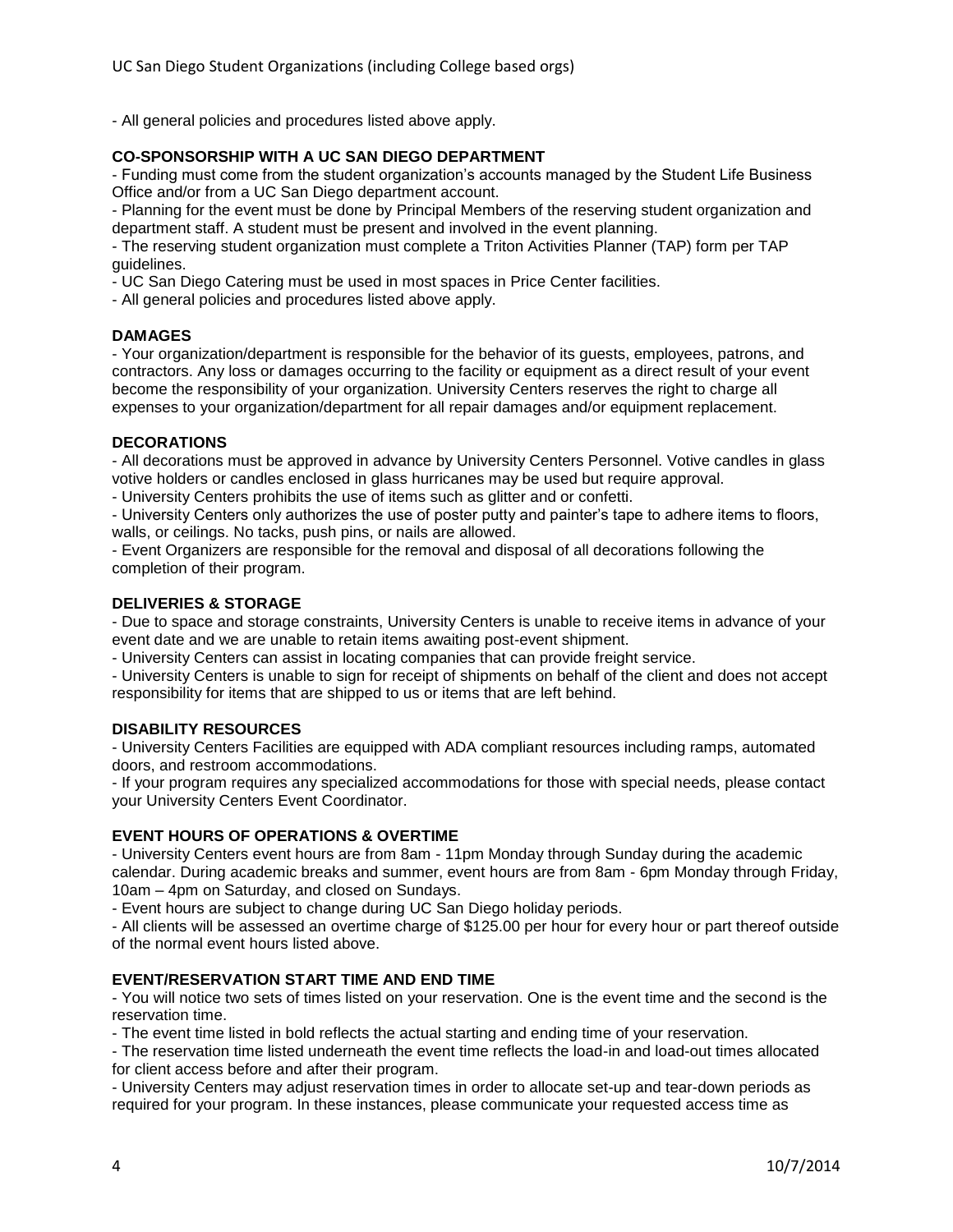needed for your program with your University Centers Event Coordinator.

## **EXPLANATION OF RATES**

- UC San Diego registered student organizations are not charged room rental fees for meeting rooms or program spaces as long as there are no admission fees to attend the meeting or event. However, labor and set-up fees may apply depending on event requirements.

- For an event to be considered organized and sponsored by UC San Diego registered student organizations, the reservation must be made by a Principal Member of a UC San Diego registered student organization and all communication with the reservation, technical, and facility operations personnel must be with a Principal Member of the UC San Diego registered student organization. - Charges for meeting rooms and program spaces shall be assessed in accordance with the current pricing structure.

## **FIRST AID**

- University Centers has basic First Aid equipment on site (including portable AEDs) to be used in emergency situations as needed.

- University Centers may require the use of specialized Emergency Services Personnel for your program, dependent upon factors such as: type of event, duration of event, expected crowd type, and/or expected attendance.

- Clients will be responsible for all direct staffing costs associated with the use of Emergency Services Personnel.

## **FOOD SERVICES, CONCESSIONS, AND CATERING**

- Events requiring catering in University Centers Facilities must have a space reserved first.

- University Centers has the exclusive right to any and all concessions within the Price Center.

- All catering for UC San Diego departments and off-campus groups in the Price Center (including all program spaces and meeting rooms) is offered exclusively by UC San Diego Catering. UC San Diego registered student organizations, including GSA, AS, and CSI are excluded; however any outside catering company must provide the proper health and insurance certificates.

- UC San Diego Catering has the first right of refusal on all departmental and off-campus catered events and must provide written documentation to the client and University Centers if declining service.

- UC San Diego Catering can be reached at (858) 534-3688 or at catering.ucsd.edu.

- The Student Center and Student Services Center have no policy in terms of a catering exclusive. Therefore, all caterers may be used for your program in those spaces as long as the necessary health and insurance certificates are supplied to University Centers Personnel.

- Both the Price Center and the Student Center offer restaurant-style dining options that can serve as meal alternatives to hosting food at your event.

#### **FURNITURE**

- Furniture set-ups are included at no additional cost provided that University Centers can fulfill your program's requirements using our existing inventory.

- Additional charges will be incurred for furniture rentals for those items that cannot be provided through our existing inventory.

#### **INFORMATION TECHNOLOGY**

- University Centers provides single analog active phone lines in the majority of their facilities. If additional analog or digital phone lines are required for your program, all requests need to be made a minimum of 4 weeks in advance of your event date.

- Wired Ethernet connections are available in some of University Centers Facilities. Please contact your University Centers Event Coordinator for verification.

- Wireless internet access is available throughout all of University Centers Facilities. If your program requires wireless internet access and the computers are not registered with the UC San Diego Campus Network, please contact your University Centers Event Coordinator.

# **INSURANCE**

- If you are contracting with outside agencies to participate as an exhibitor or provide services for your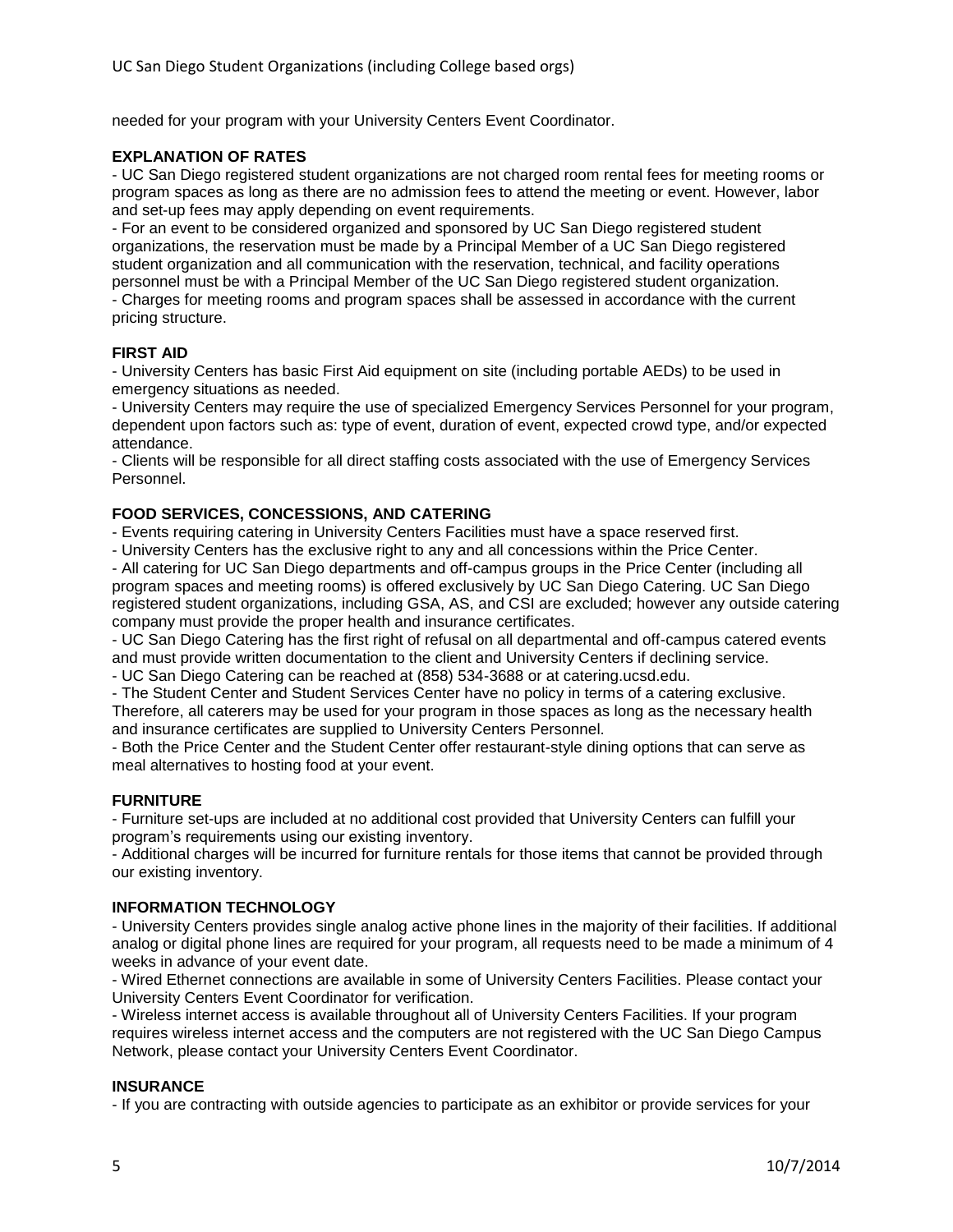event, contact your Center for Student Involvement Student Organization advisor to ensure the appropriate proof of insurance is obtained.

## **LOST & FOUND**

- The One Stop Desk serves as the Lost & Found for University Centers facilities.

- After 7 days, all Lost & Found items are turned over to the UC San Diego Campus Police Department where they are held for 90 days. After 90 days, all Lost & Found items are donated to charitable organization by the UC San Diego Campus Police Department.

- Please contact the One Stop Desk located on the 3<sup>rd</sup> Level of Price Center East, at (858) 534-7666 or via email at **onestop@ucsd.edu** for all concerns regarding Lost & Found items.

## **MERCHANDISE**

- University Centers reserves the right to charge a Facility Merchandise Fee for items sold during your program. Please consult your University Centers Event Coordinator for further clarification.

#### **PARKING**

- Parking enforcement on the UC San Diego Campus occurs Monday through Friday from 8am - 11pm with the exception of University Holidays. Parking permits are required for use during all times of enforcement.

- Reserved spaces, parking attendants, and special event signage are available for your program and can be obtained by contacting the UC San Diego Special Event Parking Office at (858) 534-0274 or at parking.ucsd.edu.

## **PAYMENT OF CHARGES**

- Charges will be assessed to all groups requiring special services such as technical support, security, custodial services above and beyond normal services, food/beverage services, special equipment rental, etc. UC San Diego registered student organizations must use a seven-digit budget index number to remit all charges through the Triton Activities Planner online form.

#### **POSTING POLICY**

- Flyers may be posted to any vertical cement fixture (i.e. pillars).

- Banners may be suspended by string or rope off the 2<sup>nd</sup> and 3<sup>rd</sup> level railing in Price Center West, 2<sup>nd</sup> level railing in Price Center East, and on the railings facing The Hump and Porter's Pub at the Student Center.

- Banners may not be weighted with anything that may cause damage or harm if the weighted object should fall.

- The use of nails, tacks, staples, clear or duct tape, or other fasteners and similar materials on doors, windows, walls, furniture and equipment is prohibited.

- The use of blue painters tape for securing flyers is an approved fastener. - No posting the areas surrounding the Price Center water feature, from the fountain on Library Walk down to the bottom of the stairs in the Plaza.

- Posting is not allowed on the ground, windows, painted areas, or stone surfaces.

- As a courtesy, banners should be removed by the sponsoring organization upon conclusion of the advertised event.

- All posted materials will be removed every Sunday by University Centers Custodial Services staff.

- Leafleting is not permitted in University Centers Facilities.

#### **RESERVATION STATUS**

- University Centers has 6 distinct types of reservations statuses: Confirmed, Contracted, Tentative, Cancelled, Wait List, and Web Request.

- "Confirmed" reservations mean that all terms, conditions and program details have been finalized between University Centers Personnel and the client. A status of "Confirmed" means the meeting or event is ready to occur.

- "Contracted" reservations mean that initial negotiations have begun between University Centers Personnel and the client. A status of "Contracted" means that items still need to be finalized.

- "Tentative" reservations mean that no negotiations have begun between University Centers Personnel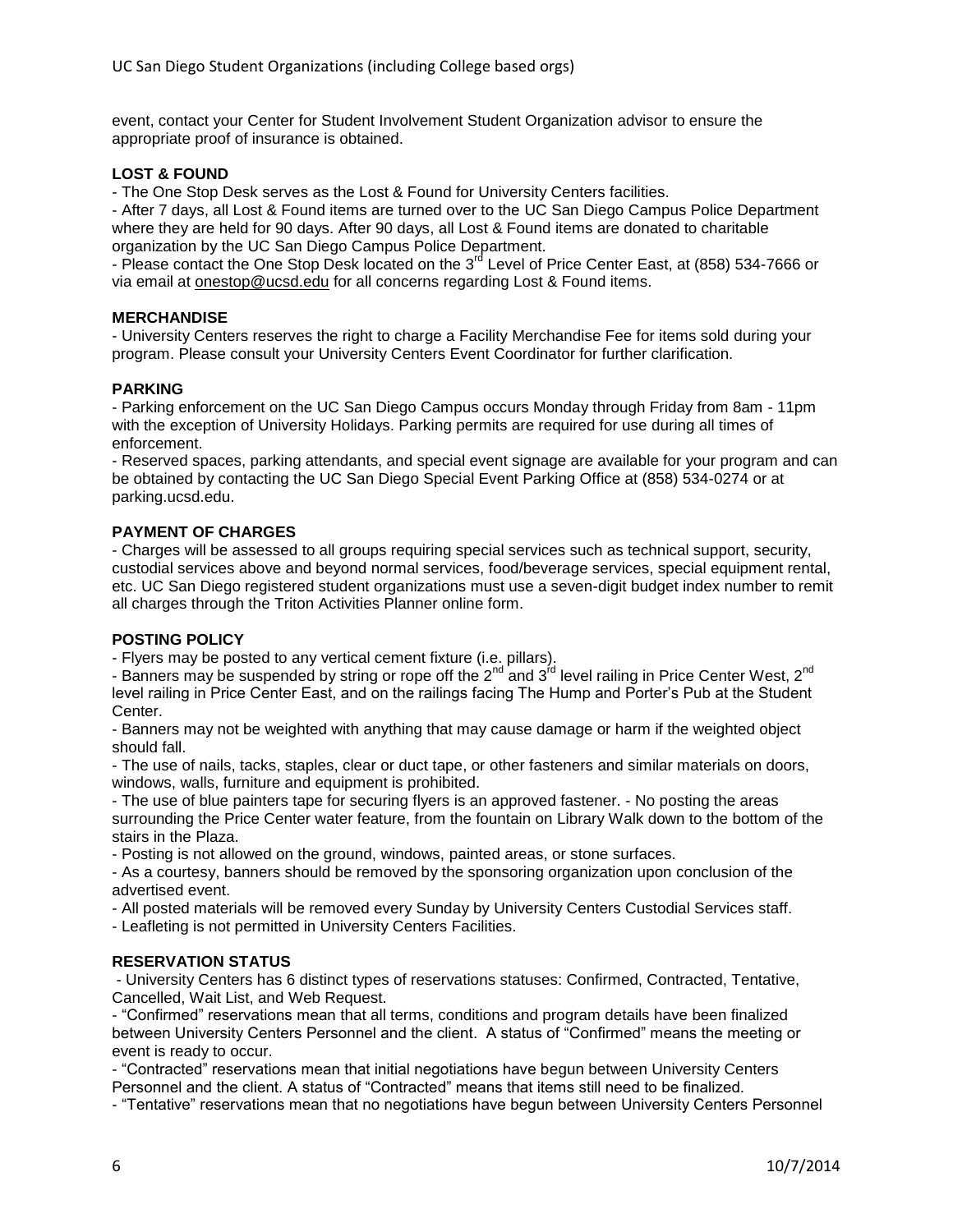and the client. A status of "Tentative" means that a facility hold has been placed for a program until negotiations between University Centers Personnel and the client begin.

- "Cancelled" reservations mean that programs are no longer occurring. A status of "Cancelled" means that the facility holds for such programs have been released.

- "Wait List" reservations mean that presently another client has the facility hold on the desired date and space. A status of "Wait List" means that if the other client releases their facility hold, the reservation request will upgrade to the status of "Tentative."

- "Web Request" reservations mean that a request to book a space has been made directly on-line through the University Centers website. A status of "Web Request" does not ensure that the request will be processed and approved. The reservation status will be changed to one of the other statuses once processed University Centers Personnel.

## **SECURITY**

- University Centers may require the use of security for your program dependent upon factors such as the type of event, duration of event, expected demographic, and/or expected attendance.

- Clients will be responsible for all direct staffing costs associated with the use of security.

- All hired security must be approved through the UC San Diego Risk Management Office prior to working on campus.

- Please consult with your University Centers Event Coordinator as soon as possible for their security recommendation since most Security companies require a minimum of 2 weeks advance notice to provide the necessary staffing.

#### **SMOKING POLICY**

- All UC San Diego locations and facilities are smoke and tobacco-free. Smoking, use of smokeless tobacco products, including e-cigarettes, are strictly prohibited. This Smoke and Tobacco-free Policy applies to all UC San Diego facilities, owned or leased, regardless of location.

## **SPECIAL SET-UPS**

- If your program requires a specialized set-up, please contact your University Centers Event Coordinator. This includes items such as exhibit booths, poster boards, and/or other unique items for your specific program. Additional approval may be required by UC San Diego Campus Police, UC San Diego Campus Fire Marshal, UC San Diego Environmental, Health & Safety, and UC San Diego Risk Management in certain circumstances.

# **TICKETING**

- The UC San Diego Box Office has the first right of refusal for all ticketed events on the UC San Diego Campus.

- Please contact the UC San Diego Box Office at (858) 534-8497 or at boxoffice@ucsd.edu for your Box Office needs.

#### **TRITION ACTIVITIES PLANNER (TAP) FORM REQUIREMENT**

- A TAP Form may be required for your reservation to be confirmed. All TAP Forms must be started online at tap.ucsd.edu at least 21 days in advance of your event date to be accepted. Failure to submit a TAP Form on time will cause your reservation request to be cancelled.

- If your group is a College recognized organization, you do not need to submit a TAP Form. University Centers requires the contact information of your College recognized organization advisor to serve as a secondary contact on all reservation confirmations.

A TAP Form is required for all on-campus events with the exception of basic meetings and Library Walk information tables. 'Basic' meetings are meetings that include just you and your members in an informal setting and are not advertised to the public. A meeting is no longer considered 'basic' if it includes any of the following:

- Open to the public
- Off-campus advertising
- The sale or value exchange of items or services
- Paid or unpaid off-campus speakers, performers or services